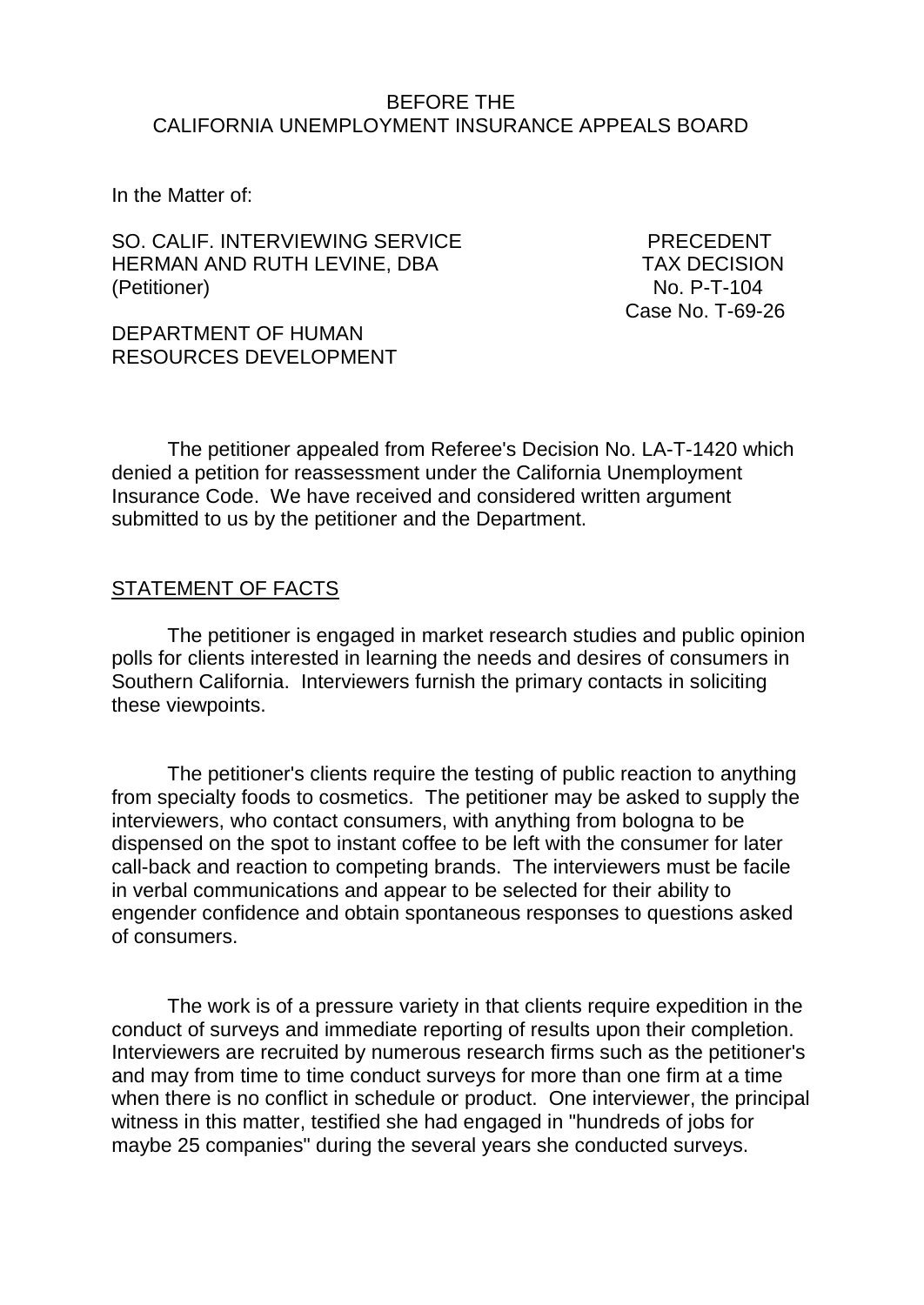Interviewers are not under written contract. They undergo no formal training program. When a client requests a survey or poll, the petitioner refers to a call list of approximately 100 experienced interviewers. New interviewers are recommended by interviewers of known ability and are accepted by the petitioner sight unseen without examination of their credentials for the particular job. Many are housewives who work on an intermittent or casual basis. They may object to the segment of the public to be interviewed (one interviewer testified she objects to interviewing men) and may prefer to conduct their interviews only during daylight hours or in locations close to their homes. The petitioner attempts to satisfy these preferences.

Most surveys are relatively uncomplicated and an average of three days in duration. Because of the interviewers' experience, written instructions submitted by a client through the petitioner usually need no clarification. They may be paraphrased and reissued to interviewers for their guidance in conducting a survey or poll. The petitioner may supplement them with oral instructions. Interviewers are not always aware of the client's identity.

The technique utilized in completing a job varies from survey to survey and poll to poll. However, because of the necessity of scientifically derived conclusions, a number of verbatim questions to be presented is usually set forth in the exact sequence they are to be asked and with specific instructions from the client on the manner in which they are to be asked.

When spontaneity of answers is essential, a client will instruct the interviewers to probe the consumers' likes and dislikes of a product with openended questions allowing for narrative responses. The value of a survey depends upon responses which are intelligible to the client.

Supervision of interviewers is minimal. There are no supervisors as such and once an interviewer is given a survey area no further contact between the interviewer and the petitioner takes place until the job is completed, unless an unusual problem arises. These circumstances might involve inability to locate sufficient numbers of subjects to test, or where the area of sampling directed by the client proved unproductive of results.

If an interviewer's work production is unsatisfactory, the interviewer is not discharged. She is simply not engaged for further surveys or polls. She is, however, paid for all time spent in conducting the survey, whether properly conducted or not. During the assessment period the petitioner was required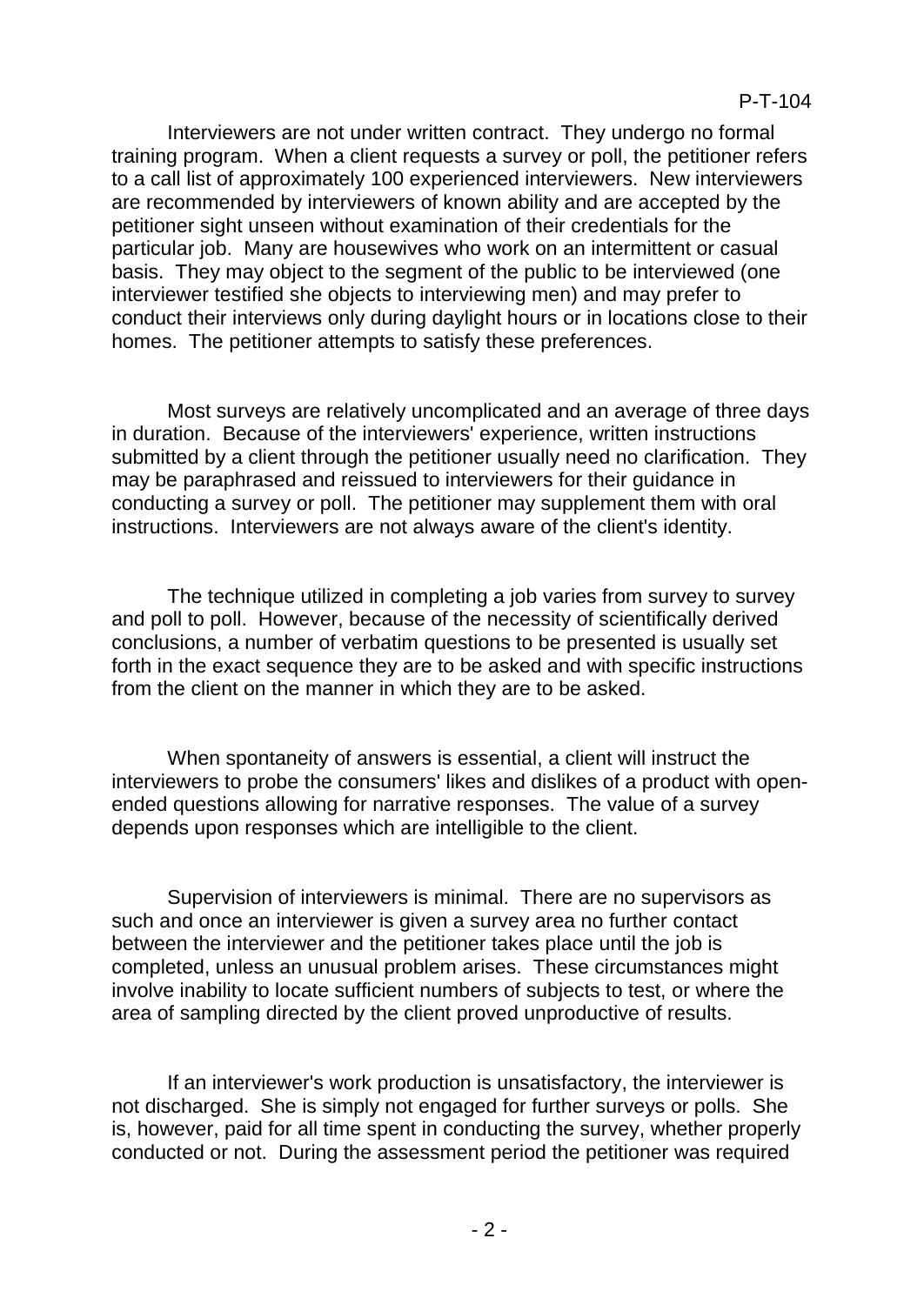by its clients to verify up to 15 percent of the interviewers' work. This verification was to determine whether the interview was conducted and not whether it was properly conducted. Within the ten-year period preceding the hearing in this matter only two instances occurred wherein the conduct of a survey resulted in petitioner's failure to reengage an interviewer.

If an interviewer was unable to complete a job, either because of illness or other inability to perform, a substitute or replacement might be engaged by the interviewer and compensated by the interviewer without requiring the petitioner's approval. An assistant might also be engaged by an interviewer without reference to the petitioner.

Many jobs, while remunerated on the basis of an eight-hour day, required as little as five hours actual work. The client, through the petitioner, was billed for an eight-hour day. This appears to be customary within the industry. If a specific job required alterations to be made before its completion, the client, after being so notified by the petitioner, could substitute territory and shorten or extend the hours of work.

The petitioner's compensation was 25 percent of the cost of a survey or poll plus its own expenses. During the assessment period the cost was the aggregate of the interviewer's hourly wages of \$1.75 plus expenses of transportation, postage and telephone calls. The interviewers were reimbursed only after the job was completed and the petitioner paid by the client. Time sheets were submitted by the interviewers to the petitioner and forwarded to the client. Normally at the completion of each job there was a break in the relationship between the petitioner and the interviewers.

Clients were sometimes consulted directly by an interviewer when it was felt that remuneration for a particular job was not commensurate with the effort exerted by the interviewer in reaching its desired result. While consultations did not effect a change in the remuneration for a particular job, they might effect a change in the remuneration paid for subsequent jobs. During the assessment period clients remitted paychecks directly to the interviewers in approximately ten percent of the completed jobs.

The petitioner is required to operate its business under license. However, interviewers were not licensed during the assessment period except in Beverly Hills and San Marino. In those areas the interviewers obtained permission to work and the client reimbursed them for the cost of the license.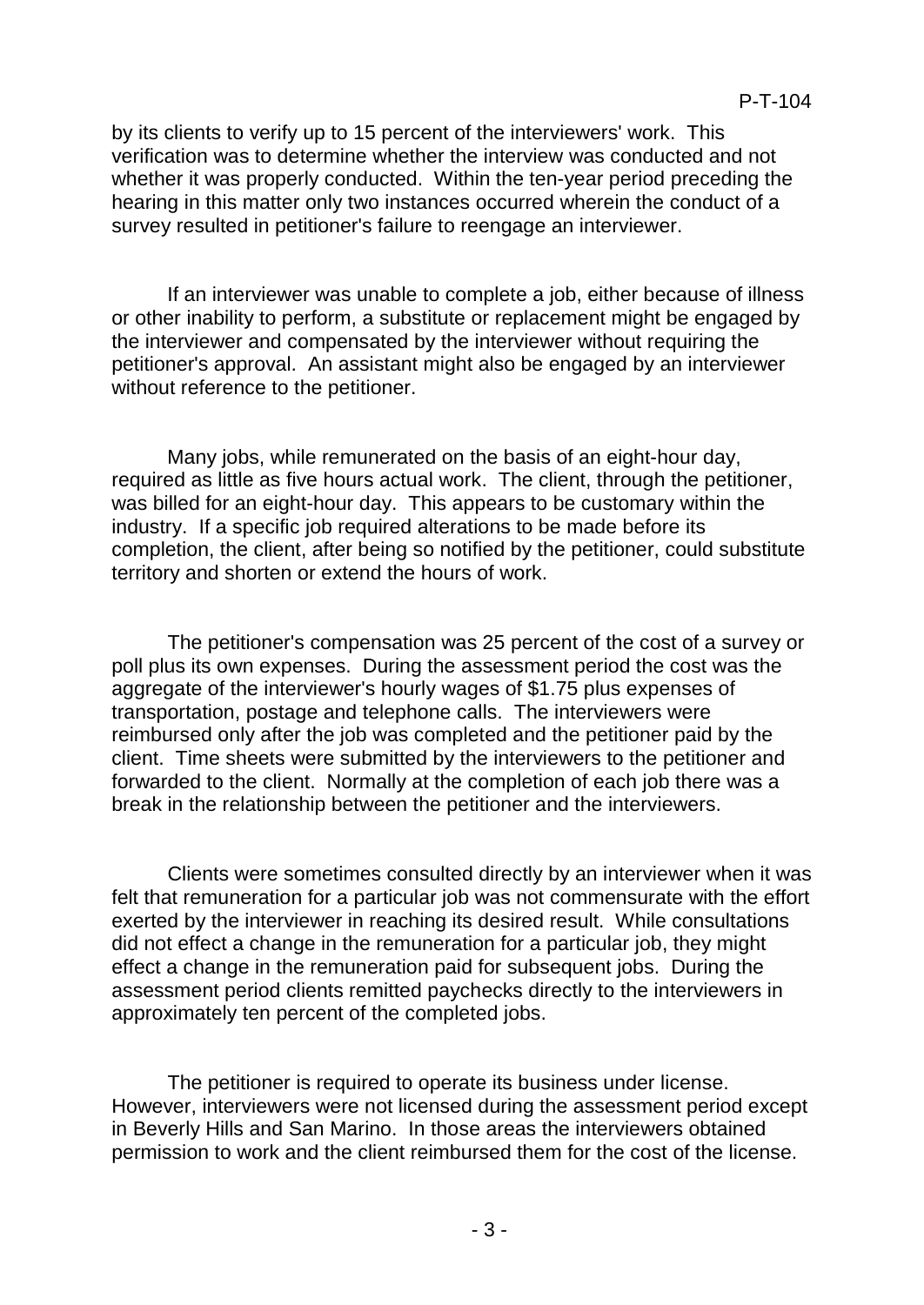The interviewers did not advertise, did not list themselves in the telephone directory, and provided consumers no business cards of their own. Although the petitioner did not advertise, it was listed in the telephone directory and when a client provided no business cards the petitioner supplied cards for the interviewer.

In addition to business cards, instructions and expense sheets furnished the interviewers, usually at the client's expense, interviewers were also furnished questionnaires to be used during a survey or poll. They furnished their own pencils, erasers and clipboards, and, since they provided their own transportation, were reimbursed by the client through the petitioner at seven to nine cents per mile.

The clients determined whether the interviewers were to be considered independent contractors from a tax standpoint. When the petitioner was requested by a client to report interviewers to the appropriate agency as employees, the petitioner paid the interviewers' withholding taxes, social security contributions, unemployment insurance and disability insurance. The client reimbursed the petitioner a standard nine percent of its fees for these deductions. Most of the interviewers considered themselves to be employees.

A Revenue Ruling issued by the Internal Revenue Service (Rev Ruling 65-188, 26 CFR 31, 312 (d)(1)), presented by counsel for the petitioner, holds that interviewers engaged in substantially the same character of undertaking as those in the instant case are not employees of the firm directly engaging them for federal employment tax purposes but are in a trade or business for purposes of the Self-Employment Contribution Act of 1954. On April 10, 1968 after reviewing the same major evidentiary findings as set forth hereinabove, a District Director, Internal Revenue Service, issued a Determination Letter to the petitioner. It holds:

"Based on the information submitted, it is held that you neither exercise nor retain the right to exercise over the services of Miss Lessin the control necessary under the usual common law rule to establish the employer and employee relationship. Accordingly it is determined you do not incur liability for the taxes under the Federal Insurance Contributions Act, the Federal Unemployment Tax Act and the income tax withholding on the compensation paid to her for services as an interviewer."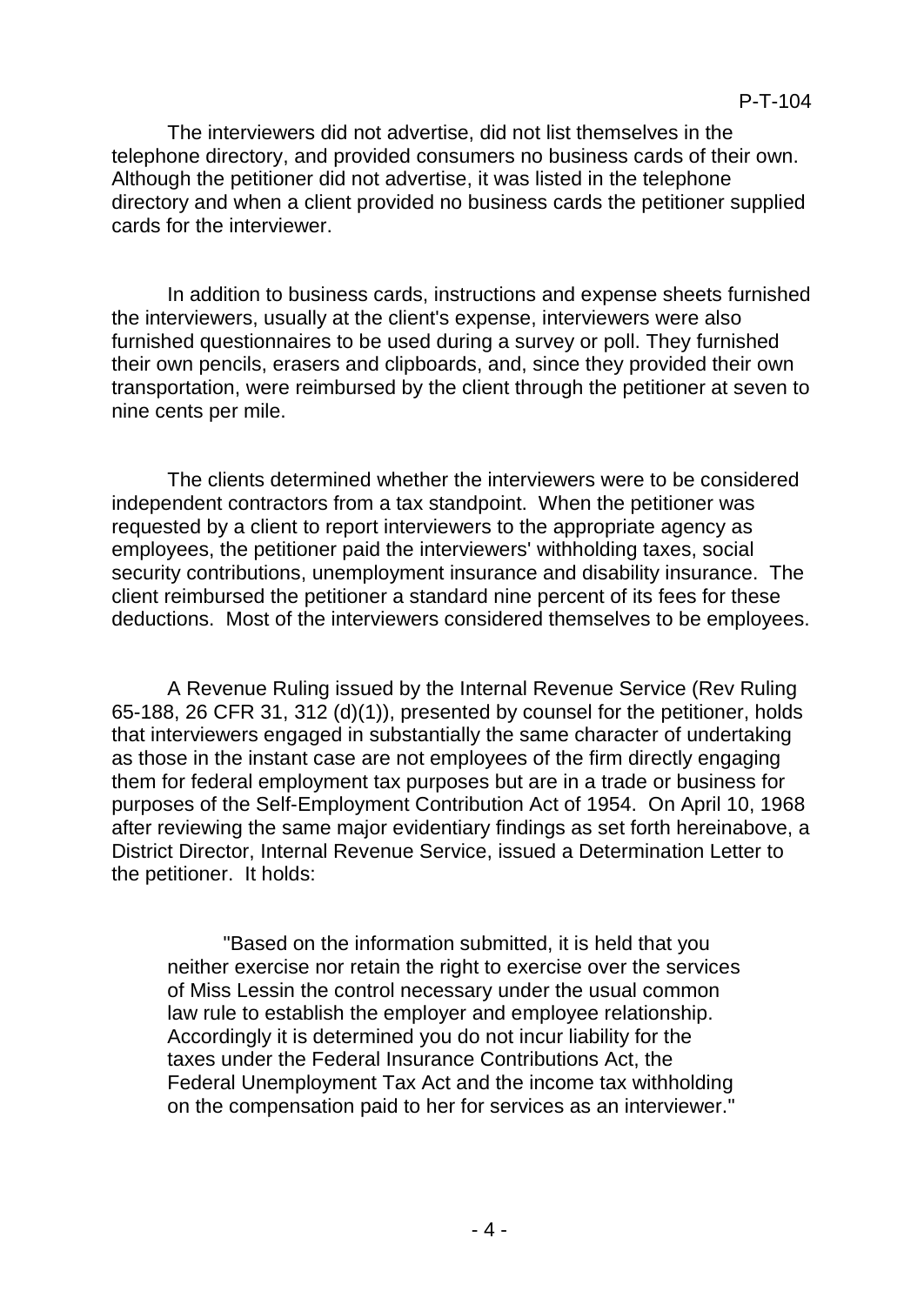At the hearing and in written argument, the petitioner has contended that federal preemption has occurred in the field and the federal agency's legal conclusions are binding on the Department. On the other hand the Department contends that state laws concerning benefits paid to claimants or fixing the tax rates affecting employers are not uniform. Therefore, California need not be bound by a federal ruling.

Additionally, petitioner urges laches on the part of the Department as grounds for relief. In this connection petitioner states:

"Petitioner respectfully requests the dismissal of both cases due to the failure of respondents to proceed with diligence on these proceedings."

The issue presented for decision is whether the interviewers were employees or independent contractors with relation to the petitioner during the period of assessment July 1, 1962 through June 30, 1965.

## REASONS FOR DECISION

Before turning to what we consider the primary issue, we feel it appropriate to address ourselves to the contentions of the petitioner.

On the matter of preemption, we have given thoughtful consideration to the positions taken by both the Department and the petitioner. We can agree with neither. We do not believe that the federal agency has preempted the field, thus depriving the Department of authority to act. On the other hand, we do not believe the Department may ignore federal rulings in matters such as the one under consideration.

The Legislature has made the Department a taxing authority. Such power is not to be regarded lightly. The Department has a statutory duty which it may not shirk and which it may not delegate. In conformance with this duty the Department may act to impose a tax only after a careful consideration of the facts in an individual case. One of the facts to be considered might well be a ruling of the type herein involved.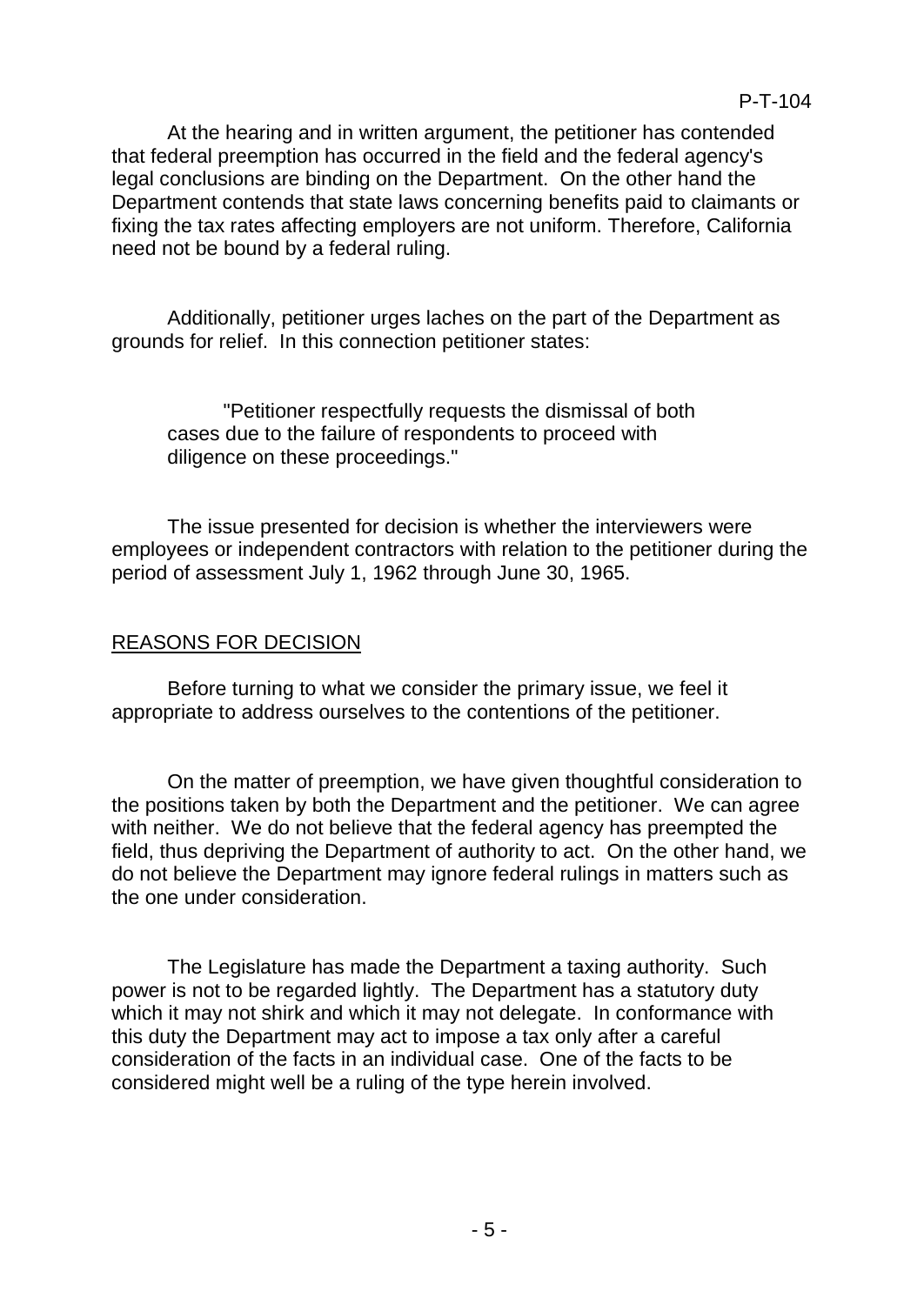The Internal Revenue Service Statement of Procedural Rulings, section 601.201(1) (9) and (10) states:

"(9) With respect to revenue rulings posed in the Internal Revenue Bulletin, taxpayers generally may rely upon such rulings in determining the rule applicable to their work transactions. . . ."

"(10) Since each revenue ruling represents the conclusion of the Service as to the application of the law to the entire set of facts involved, taxpayers, service personnel, and others concerned are cautioned against reaching the same conclusion in other cases unless the facts and circumstances are substantially the same. . . ." (Mertin's, Vol. 9, section 49.95)

Moreover, Internal Revenue Service Regulation, section 31.3401(c)-1 (cited in Internal Revenue Ruling 65-188, supra) is in harmony with the definition of "employee" accepted by the California courts and this board, since derived from the common-law rule with respect to master-servant relations.

As pointed out by the Department in its argument, rights and responsibilities under the California Unemployment Insurance Program are creatures of the California Legislature and decisions and interpretations accorded a given set of facts or particular provision of law are not controlled by principles enunciated by sister state tribunals even where a similarity exists with respect to the factual situation or specific provision of law. Even then, however, we recognize that such decisions may be relevant under some circumstances. However, when the circumstances give rise to a decision of the federal government, in connection with comparable facts, we are of the opinion that such a decision is entitled to greater weight. This conclusion is supported by section 101 of the California Unemployment Insurance Code which provides:

"101. This part is a part of a national plan of unemployment reserves and social security, and is enacted for the purpose of assisting in the stabilization of employment conditions. The imposition of the tax herein imposed upon California industry alone, without a corresponding tax being imposed upon all industry in the United States, would, by the corresponding penalty upon California industry, defeat the very purposes of this law as set forth in this article. Therefore when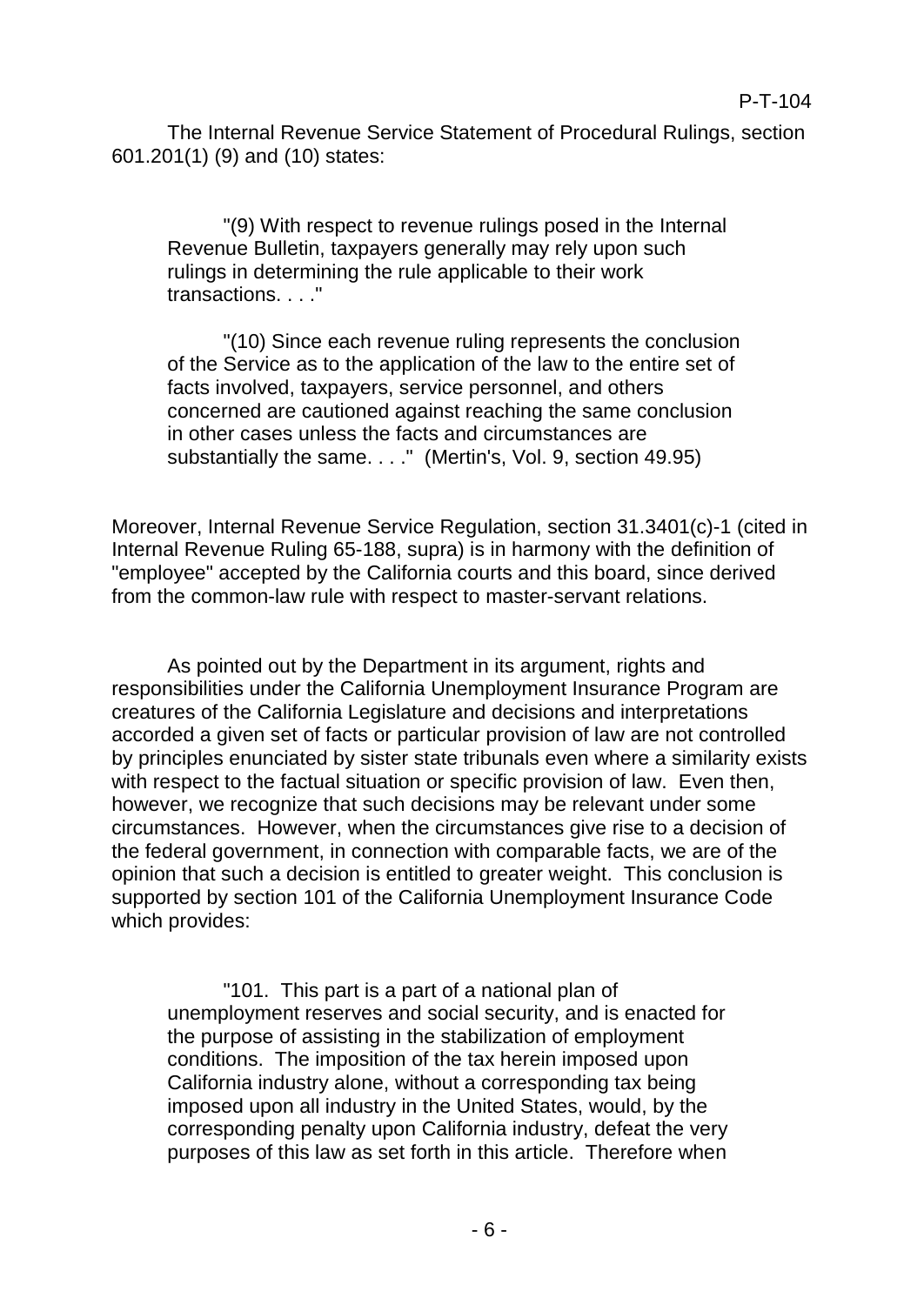existing federal legislation which provides for a tax upon the payment of wages by employers in this State, against which all or any part of the employer contributions required under this part may be credited is repealed, amended, interpreted, affected or otherwise changed in such manner that no portion of such contributions may be thus credited, then upon the date of such change, the provisions of this part requiring employer contributions and providing for payment of unemployment compensation benefits shall cease to be operative and any assets in the Unemployment Fund or Unemployment Administration Fund shall in the discretion of the State Treasurer be held in the then existing depositaries or otherwise in the State Treasury. In the case of the Unemployment Administration Fund, such money may thereafter be dealt with by the State Treasurer pursuant to the conditions of the grant thereof to the State by the United States Government or agency thereof."

A Federal District Court held in In re Blackwood (N.D. Cal. 1957), 147 F. Supp. 93-96 that the construction accorded the Federal Social Security Act should not be disregarded in construing the California Unemployment Insurance Code,

"[b]ecause the state and federal legislation are so closely allied in purpose and provision, well-reasoned construction regarding the scope of the federal statute should not be readily disregarded in construing the scope of the state act. The courts of California are in accord, Union Oil Association v. Johnson, 2 Cal. 2d 727, 43 P. 2d 291, 98 A.L.R. 499, and have looked closely to federal decisions in settling problems under the State Unemployment Act. Scripps Memorial Hospital v. California Employment Commission, 24 Cal. 2d 669, 151 P. 2d 109, 155 A.L.R. 360; California Employment Commission v. Bowden, 52 Cal. App. 2d Supp. 841, 126 P. 2d 972."

Affirmed sub. nom. Lines v. State of California Department of Employment (9th Cir. 1957), 242 F. 2d 201, certiorari denied, 355 U.S. 857, 78 Sup. Ct. 86, the Court of Appeals for this jurisdiction stating that the reason for enacting the California Unemployment Insurance Code was practically identical with the Social Security Act, "and therefore well-reasoned construction regarding the scope of the federal statute should have great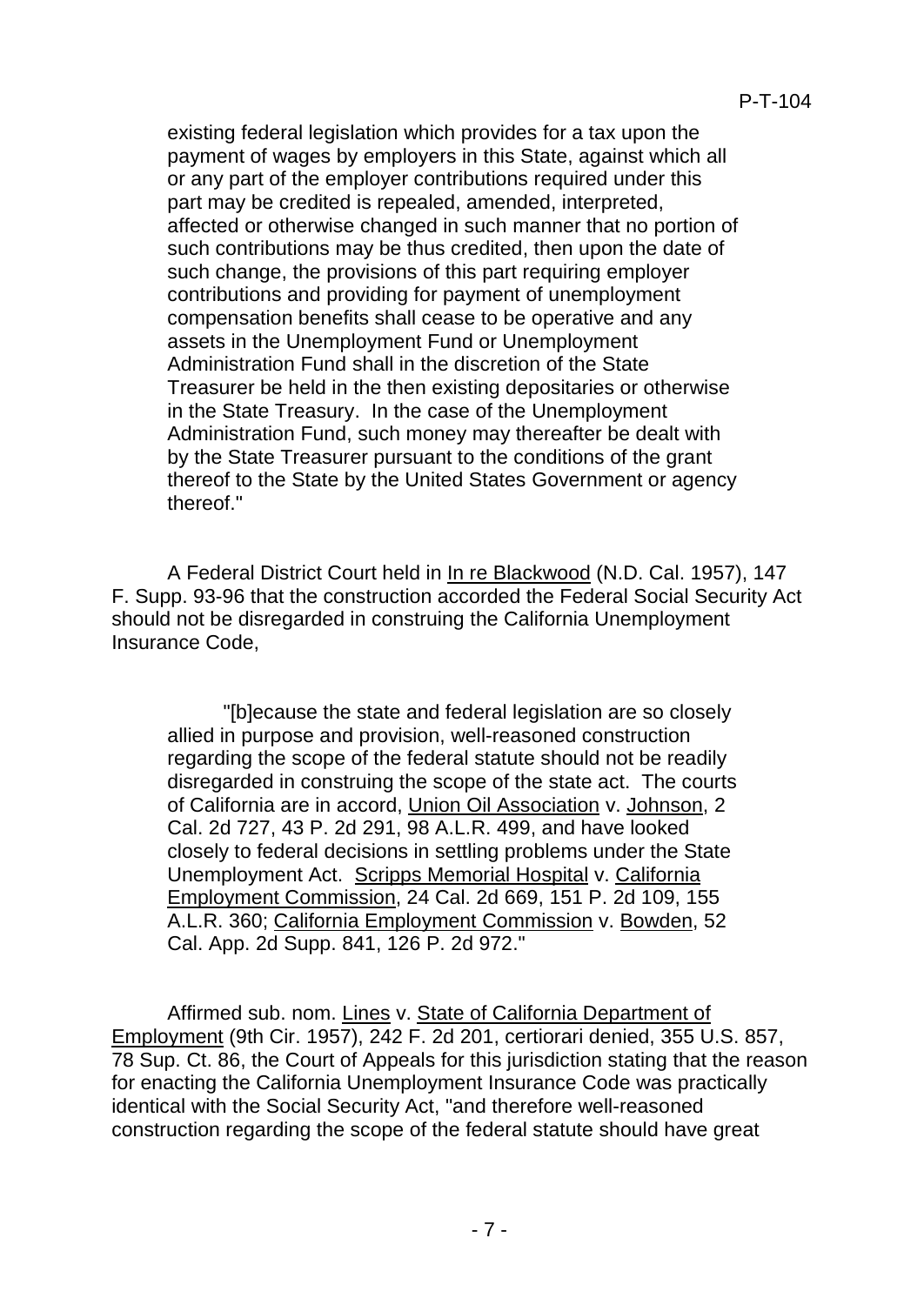weight in applying the California code. (Gillum v. Johnson, 7 Cal. 2d 744, 62 P. 2d 1037, 63 P. 2d 810, 108 A.L.R. 595)"

Justice Carter dissenting in California Employment Commission v. Butte County Rice Growers Association (1944), 25 Cal. 2d 624, 154 P. 2d 892, reflects another equally authoritative judicial opinion in this regard. In construing the technical language in the provisions of the code relating to agricultural labor, the justice stated as follows:

"It should also be noted that the act was adopted in California in the light of contemplated conformity to the federal act. Because of the interrelation of the acts, the obligations imposed by them, and the necessity for the adoption of an approved state act in order that benefits under the federal act may be enjoyed, there is a strong justification for the policy that they operate uniformly and harmoniously. (See Industrial Commission v. Woodlawn Cemetery Assn., 232 Wis. 527 [287 N.W. 750]; Woods Bros. Const. Co. v. Iowa U. Compensation Com., 229 Iowa 1171 [296 N.W. 345]; Matcovich v. Anglim, 134 F. 2d 834; Buckstaff Bath House Co. v. McKinley, 308 U.S. 358 [60 S.Ct. 279, 84 L.Ed. 322].) That policy is evinced by the state act.) (citing section 2, now section 101 of the code)"

Further support for the position that the California Code and Federal Social Security Act should be given similar construction may be found in California Portland Cement Company v. California Unemployment Insurance Appeals Board (1960), 178 Cal. App. 2d 263, 3 Cal. Rptr. 37; California Employment Commission v. Bowden (1942), 52 Cal. App. 2d Supp. 841, 126 P. 2d 972; and Gutenberg v. Celebrezze (1963), U.S. District Court, Minn., 3d Div., Civil No. 3-63, Civil 256, CCH Unempl. Ins. Rptr., Social Security-New Matters, Oct. 1963 - Jan. 1965, paragraph 16,034, p. 1949 (Transfer Binder; back reference to Revenue Ruling 65-188 at paragraph 10,416.787).

The facts presented in the last case concerned a telephone interviewer who contacted residents in a specified area to ascertain their preference for a radio program during certain periods of the day. The results of such interviews were tabulated to establish the so-called Hooper Ratings. The calls were made from the interviewer's home phone to individuals selected from the telephone book. The calls were to be made during the stipulated hours of certain days. The interviewer received \$1.25 per hour for this work. When finished, she completed information furnished to her and returned it to the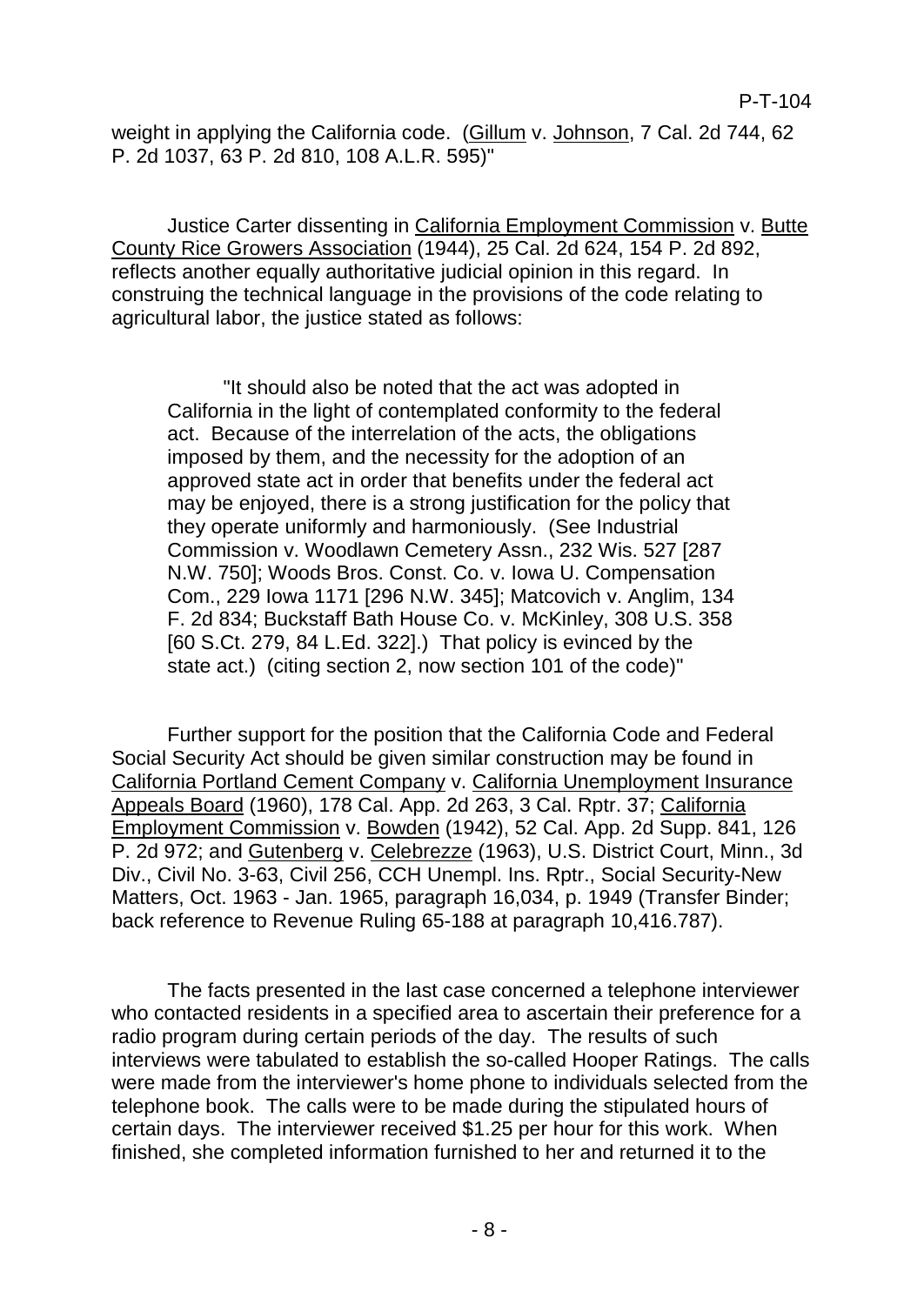company at the company's expense. It was held in this memorandum opinion that such interviewers were not employees and their engagement by the Hooper Company did not subject it to liability for contributions under the Social Security Act.

Parenthetically, the court accepted the hearing examiner's opinion that an Internal Revenue Service determination finding the interviewer to be an independent contractor, while not binding, had become an established administrative construction and, as such, was "highly persuasive."

Both California and the federal government adhere to and follow the common-law concept of master and servant, and in view of the several judgments rendered by California courts of appellate jurisdiction in analogous cases, we believe it would be anomalous to ignore rulings and determinations of the Internal Revenue Service under similar facts and circumstances.

We conclude therefore that neither the Department nor this board is conclusively bound by a Federal Agency Ruling in matters similar to that under discussion. However, it is our opinion, and we hold, that a Federal Agency Ruling in such case is a fact which must not only be given consideration but must also be accorded great weight in reaching a status determination.

As to the matter of laches, we are certain the petitioner cannot be requesting "dismissal" of his petition, as spelled out in argument. For us to take this in a serious vein would require that we dismiss the petition and leave stand the Department's assessment without further review. We are certain the petitioner is concerned with the delays in bringing this matter to a conclusion. We share this concern and regret the delay. However, such delay is certainly not attributable to any failure of the Department to act. Rather, the delay has been in the appeals process over which the Department has no jurisdiction or control.

We turn now to the problem which has brought about this petition - the status of the interviewers as employees or independent contractors.

Section 601 of the California Unemployment Insurance Code provides: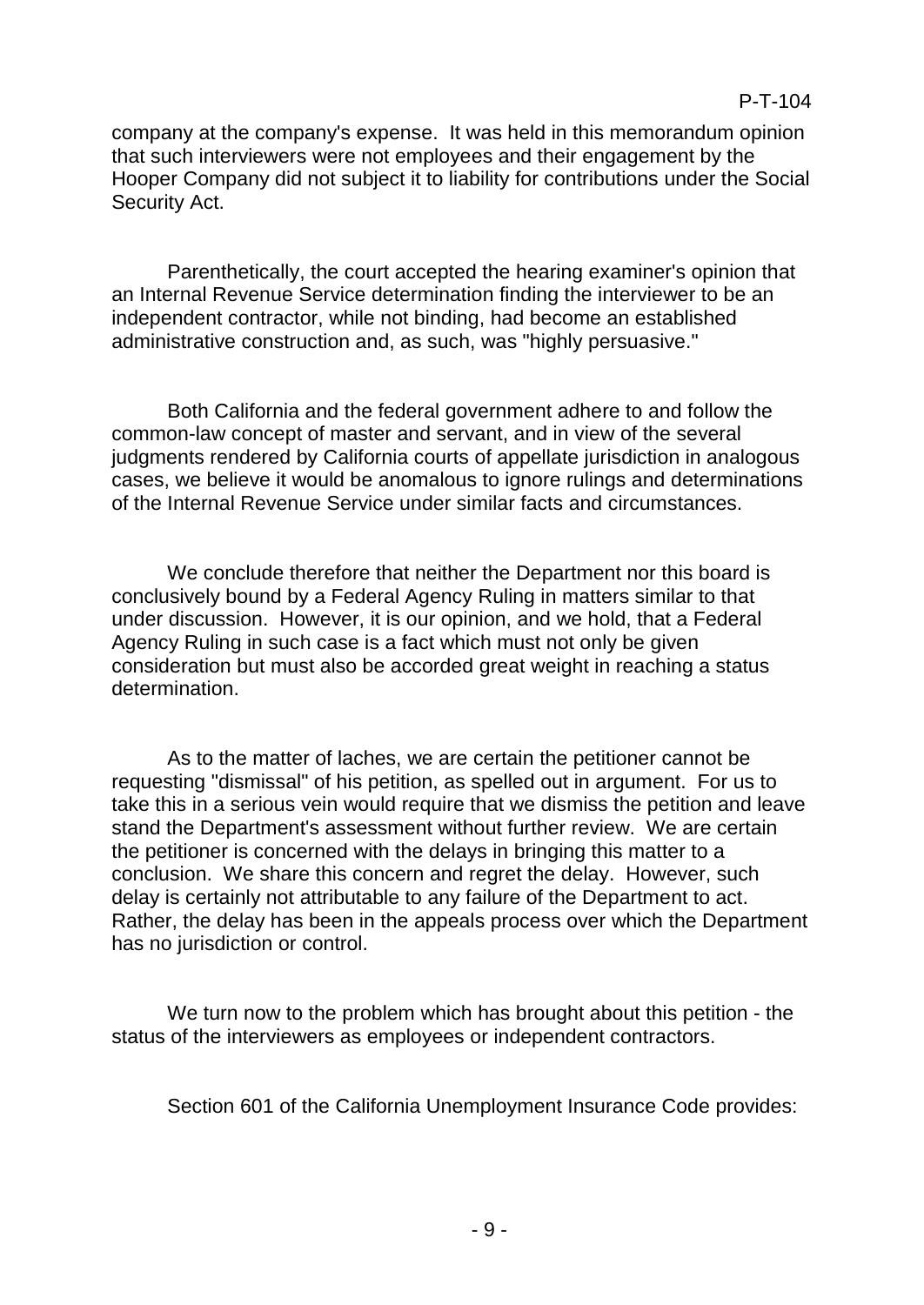"'Employment,' means service, including service in interstate commerce, performed for wages or under any contract of hire, written or oral, express or implied."

The relationship contemplated by the act as the basis for requiring contributions to the Unemployment Insurance Fund is that of employer and employee. A principal for whom services are rendered by an independent contractor does not come within the scope of these provisions. (Empire Star Mines Company, Ltd. v. California Employment Commission (1946), 28 Cal. 2d 33, 168 P. 2d 686) The Supreme Court in that case summarized the rules for determining the existence of either an employer-employee or principalindependent contractor relationship as follows:

". . . In determining whether one who performs services for another is an employee or an independent contractor, the most important factor is the right to control the manner and means of accomplishing the result desired. If the employer has the authority to exercise complete control, whether or not that right is exercised with respect to all details, an employeremployee relationship exists. Strong evidence in support of an employment relationship is the right to discharge at will, without cause. [Citations omitted] Other factors to be taken into consideration are (a) whether or not the one performing services is engaged in a distinct occupation or business; (b) the kind of occupation, with reference to whether, in the locality, the work is usually done under the direction of the principal or by a specialist without supervision; (c) the skill required in the particular occupation; (d) whether the principal or the workman supplies the instrumentalities, tools and the place of work for the person doing the work; (e) the length of time for which the services are to be performed; (f) the method of payment, whether by the time or by the job; (g) whether or not the work is a part of the regular business of the principal; and (h) whether or not the parties believe they are creating the relationship of employer-employee." (Rest., Agency, 220; Cal. Ann. § 220.)

In Appeals Board Decision No. P-T-2 we discussed these factors and we pointed out from abundant judicial authority that the most important factor to consider is the extent to which a principal has retained the right to control a workman's manner, mode, method and means of performing the details of his work. We stated at page 11 of that decision that to be indicative of an employment relationship, the right to control must be of that type and degree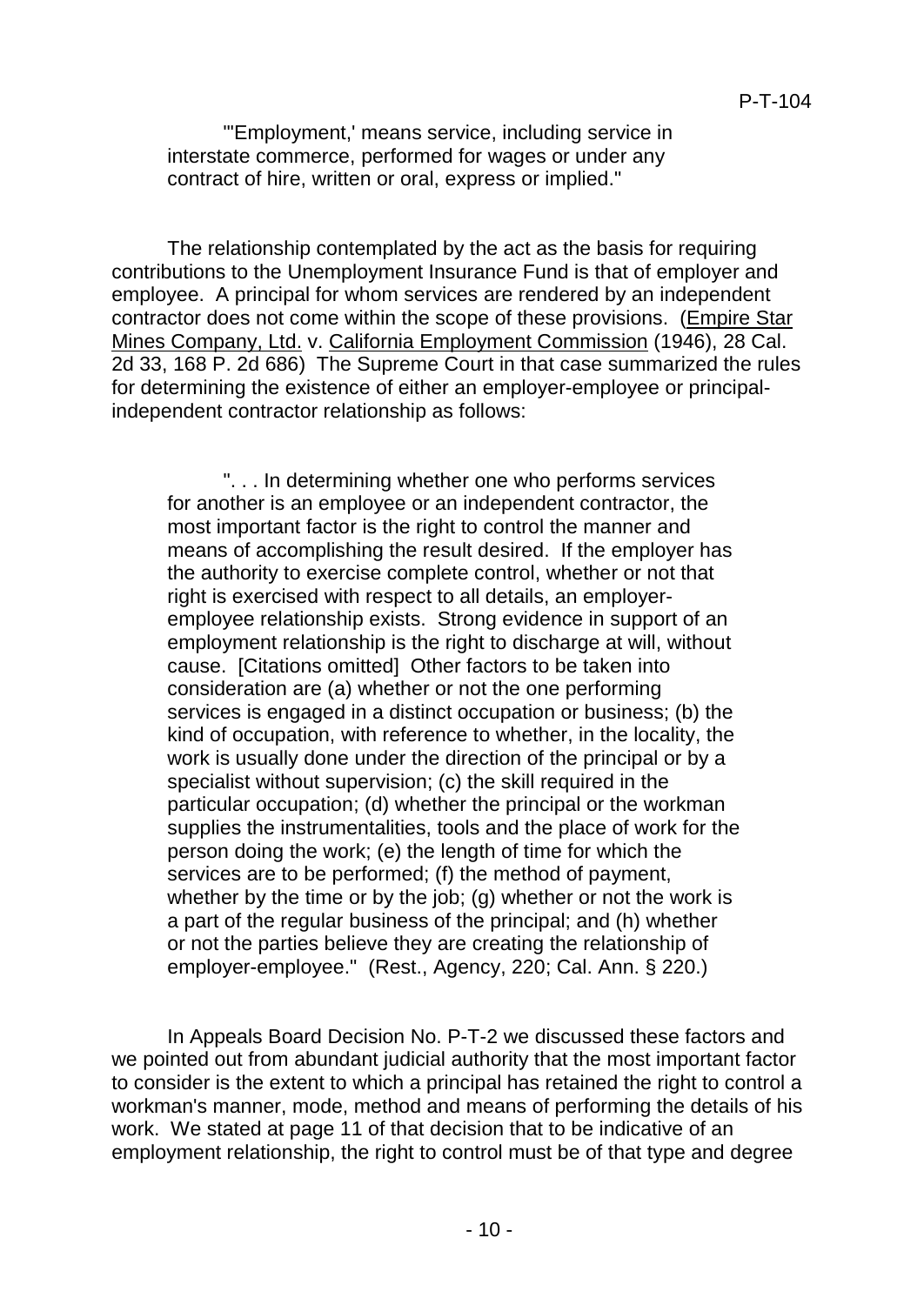which the courts have characterized as "complete" and "authoritative." The test involves the existence of such a right as distinguished from its exercise although, of course, its exercise may provide an indication of the right's existence.

We further pointed out at pages 13 - 15 of that decision that in evaluating a working relationship due consideration must also be given to the secondary factors relating to the background under which the services were rendered, and that we must reach our determination of status from the overall integrated picture of the relationship that is found by considering its overall component parts. This is the standard set down by section 220 of the Restatement of Agency, cited by the Court in Empire Star Mines.

Of particular interest to the instant case is our discussion in Appeals Board Decision No. P-T-2, pages 12 - 13, on the right to control and extent of that right's existence. We stated the right to discharge a workman at will without cause "is generally incompatible with the control which an independent contractor usually enjoys over his work . . . [Such right] loses persuasive force where . . . a threat [of discharge] is neither explicitly or implicitly present, and is not very convincing in most situations where the parties have only dimly contemplated their termination rights. . . . The right to discharge at will must also be distinguished from the right of every principal to refuse to enter into further contracts. This latter right does not constitute evidence of a right of control or of an employment relationship." In outlook as well as activity the interviewers in the instant case were independently oriented, once given their initial assignments and the geographical area in which their portion of a survey or poll was to be conducted.

As reflected in our recent precedent decision, the judicial authorities which have considered the right of control are legion and the circumstances under which the issue may be raised are as varied as they are numerous. Press Publishing Company v. Industrial Accident Commission (1922), 190 Cal. 114, 210 P. 820, a case involving an implied right of control, states the principle that this right is really an abstraction and care must be taken not to confuse the abstract right with concrete evidence of the actual exercise or nonexercise of control. Further, there is no minimum amount of actual exercise of control which must be shown before the right can be established. (Hillen v. Industrial Accident Commission (1926), 199 Cal. 577; 250 P. 570)

In drawing the distinction between control of the desired results and control of the manner and means of obtaining those results, Justice Learned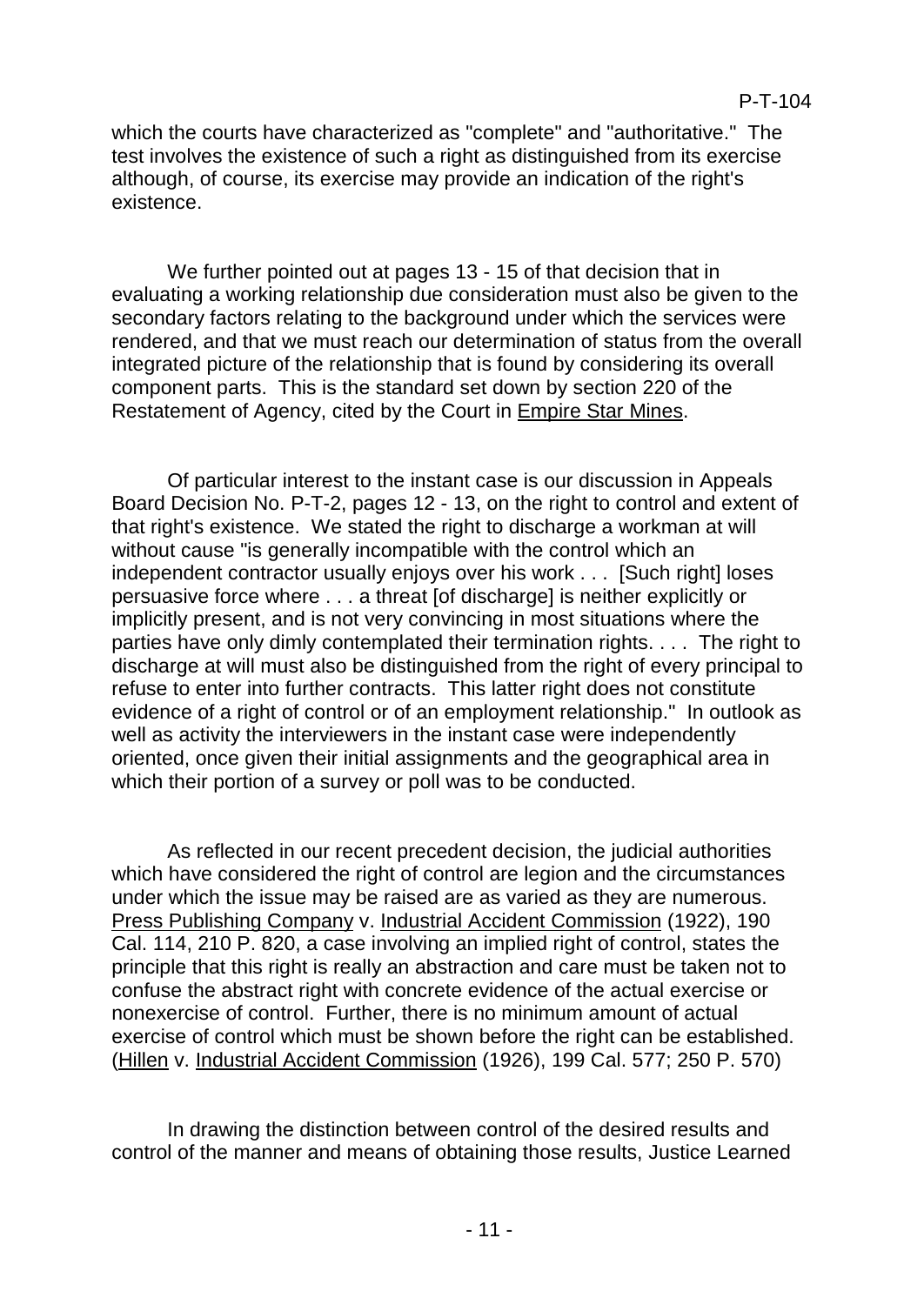Hand in Radio City Music Hall Corporation v. United States (2d Cir. (1943), 135 F. 2d 715, a case involving liability for contributions under the Federal Social Security Act, states, in part at pages 717 - 718:

"The test lies in the degree to which the principal may intervene to control the details of the agent's performance; and that in the end is all that can be said, though the regulation redundantly elaborated it. In the case at bar the plaintiff did intervene to some degree; but so does a general building contractor intervene in the work of his subcontractors. He decides how the different parts of the work must be timed; and how they shall be fitted together; if he finds it desirable to cut out this or that from the specifications, he does so. Some such supervision is inherent in any joint undertaking, and does not make the contributing contractors employees. . . ."

Considering now the overall picture of the working relationship which emerges from the present facts in relation to the primacy of the control factor, it may be conceded that the petitioner was engaged in a specific business and that the services of the interviewers were in furtherance of that business. It may also be conceded that the interviewers did not require a license except in two instances in metropolitan Los Angeles. They also did not advertise their services, and worked only in connection with a direct call on a specified assignment. It does not necessarily follow, however, that any one of the interviewers was not engaged in a separate undertaking designed to further the business of the petitioner just as a subcontractor works to further a work product of a general contractor.

The petitioner was interested, as an independent agent or contractor of a particular client, in the results obtained. Because of long experience it had learned to accept uniformity of techniques and standardized procedures. In turn, it was immaterial to the petitioner whether the interviewers, who could accept or reject a particular job, accepted the work personally and individually or whether they selected successors or obtained assistants.

This specific right of the interviewers would alone support the inference that there was no right of control over the manner or means of accomplishing the end product.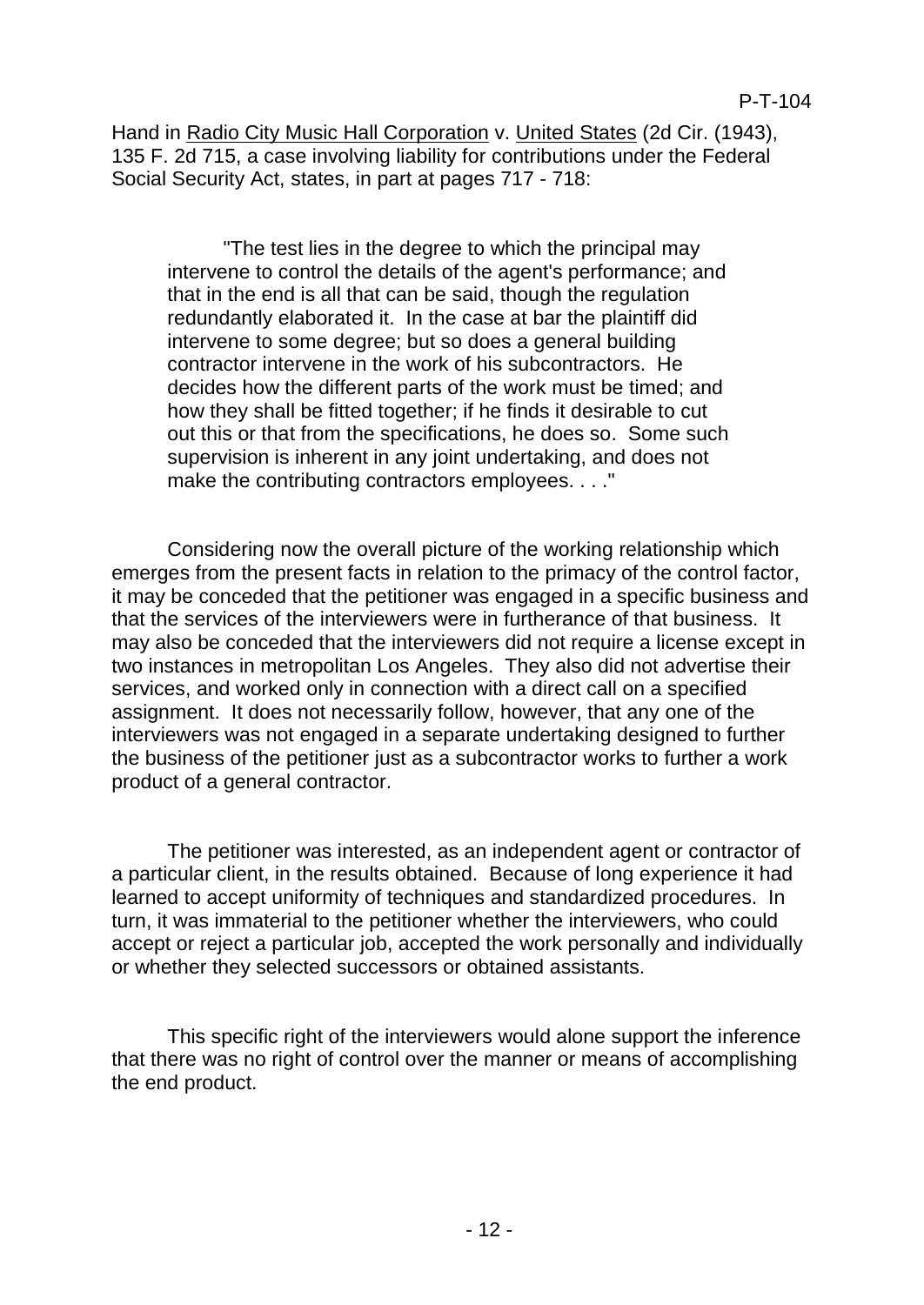A distinction between what (the results) and how (the manner or means of accomplishing the end product) is further seen in the fact that the petitioner only twice in ten years exercised its prerogative of not engaging for further surveys or polls an unsatisfactory interviewer and not once during this period discharged an interviewer during a survey or poll.

Providing no instructional training for the interviewers and relying upon their reputations for accomplishing the desired results, the petitioner was eager to satisfy an interviewer's preferences for performing her individual portion of the end product. Despite the detailed instructions necessary for insuring a meaningful result of a survey or a poll, supervision during the conduct of the project was limited to resolving the unusual unanticipated problem when an interviewer in her judgment concluded that the original plan submitted by a client was inadequate to overcome any difficulties that might arise and would not provide the client with productive results.

Although a client would often require that the interviewers meet a certain quota in interviewing consumers and a corresponding time in which to conduct the interviews, this period could be extended if necessary as could the interviewer's hours of work be extended or shortened. In reviewing the assigned work, the petitioner checked only for completion of the interviews in order to satisfy its clients' requirements for complete as well as valid responses to the questionnaires provided the interviewers. Except for the questionnaires and postcards, the interviewers furnished their own instrumentalities for accomplishing their work.

In sum, we conclude that the nature of the distinct occupation engaged in by the interviewers, the fact of minimal supervision of their work, their experience and skill in achieving the end product, as well as the intermittent nature of their work, payment only on completion of the job, and use of personal facilities in accomplishing this work, are the decisive factors in establishing the true character of the working relationship between the interviewers and the petitioner.

The controls accepted by the interviewers as part of their jobs were accepted as part of the specifications of their jobs or limitations on their scope. They were only controls over the end results sought to be achieved, and, at most, did not reach beyond the limited controls over the means directly related to such end results, controls which may be retained by a beneficially interested party without becoming an employer. Giving due weight therefore to the asserted intentions of the petitioner and the several interviewers who